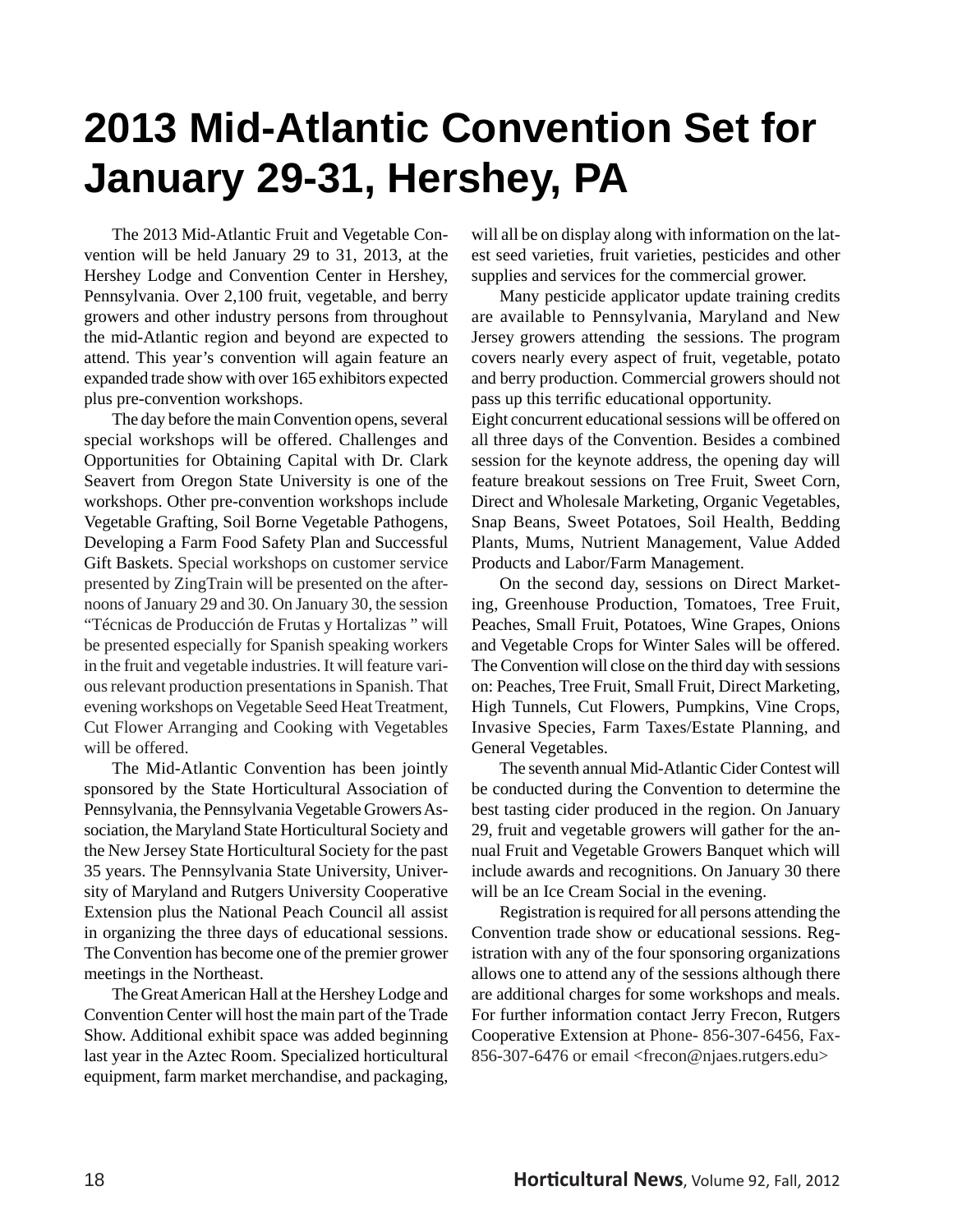| <b>ADVANCED REGISTRATION AND MEMBERSHIP INVOICE</b><br>For the Mid-Atlantic Fruit & Vegetable Convention<br>and Membership to the New Jersey State Horticultural Society<br>Hershey Lodge and Convention Center - Hershey, PA<br>January 29, 30 and 31, 2013                                                                  |  |
|-------------------------------------------------------------------------------------------------------------------------------------------------------------------------------------------------------------------------------------------------------------------------------------------------------------------------------|--|
|                                                                                                                                                                                                                                                                                                                               |  |
|                                                                                                                                                                                                                                                                                                                               |  |
|                                                                                                                                                                                                                                                                                                                               |  |
|                                                                                                                                                                                                                                                                                                                               |  |
| E-mail Address <b>Executive Contract Contract Contract Contract Contract Contract Contract Contract Contract Contract Contract Contract Contract Contract Contract Contract Contract Contract Contract Contract Contract Contrac</b>                                                                                          |  |
|                                                                                                                                                                                                                                                                                                                               |  |
| <b>Registration Fees</b><br>MEMBERS' ADVANCED REGISTRATION $\#$ 0 $\text{\$60 = $$<br>(Must be postmarked by 1/23/13)<br>One, Two, or Three Day Members' Registration Will Cost \$75 at the Door                                                                                                                              |  |
| <b>NON-MEMBERS' REGISTRATION</b> (Same for Non Members - Advanced Registration or at the Conf.)                                                                                                                                                                                                                               |  |
|                                                                                                                                                                                                                                                                                                                               |  |
|                                                                                                                                                                                                                                                                                                                               |  |
| <b>PROGRAMA de ESPAÑOL</b> (1/30/13) (included in general registration)<br>PRE CONVENTION PROGRAMS (1/28/13) Register at http://www.mafvc.org/<br>Note: No weather related refunds will be given<br><b>CONTRIBUTIONS LECTURE SERIES &amp; RESEARCH</b>                                                                        |  |
|                                                                                                                                                                                                                                                                                                                               |  |
| <b>Membership Dues</b>                                                                                                                                                                                                                                                                                                        |  |
| Must be Paid to Receive Membership Rate at Convention @ \$50                                                                                                                                                                                                                                                                  |  |
| (4 Electronic Issues of Horticultural News)<br>Receive a free monthly subscription with your paid membership to NJSHS<br>Country Folks Grower _____________ Fruit Grower News __________ American Fruit Grower                                                                                                                |  |
| TOTAL ENCLOSED For Registrations, Memberships, and Contributions \$                                                                                                                                                                                                                                                           |  |
| <b>MAKE CHECKS PAYABLE TO: NJSHS</b><br><b>Return Registration and Dues to:</b><br><b>NEW JERSEY STATE HORTICULTURAL SOCIETY</b><br>PO BOX 116, CLAYTON, NEW JERSEY 08312<br>Web site: http://www.horticulturalnews.org/<br>http://www.njshs.org<br>Email: polk@njaes.rutgers.edu or frecon@njaes.rutgers.edu before 12/31/12 |  |

**Horticultural News**, Volume 92, Fall, 2012 19